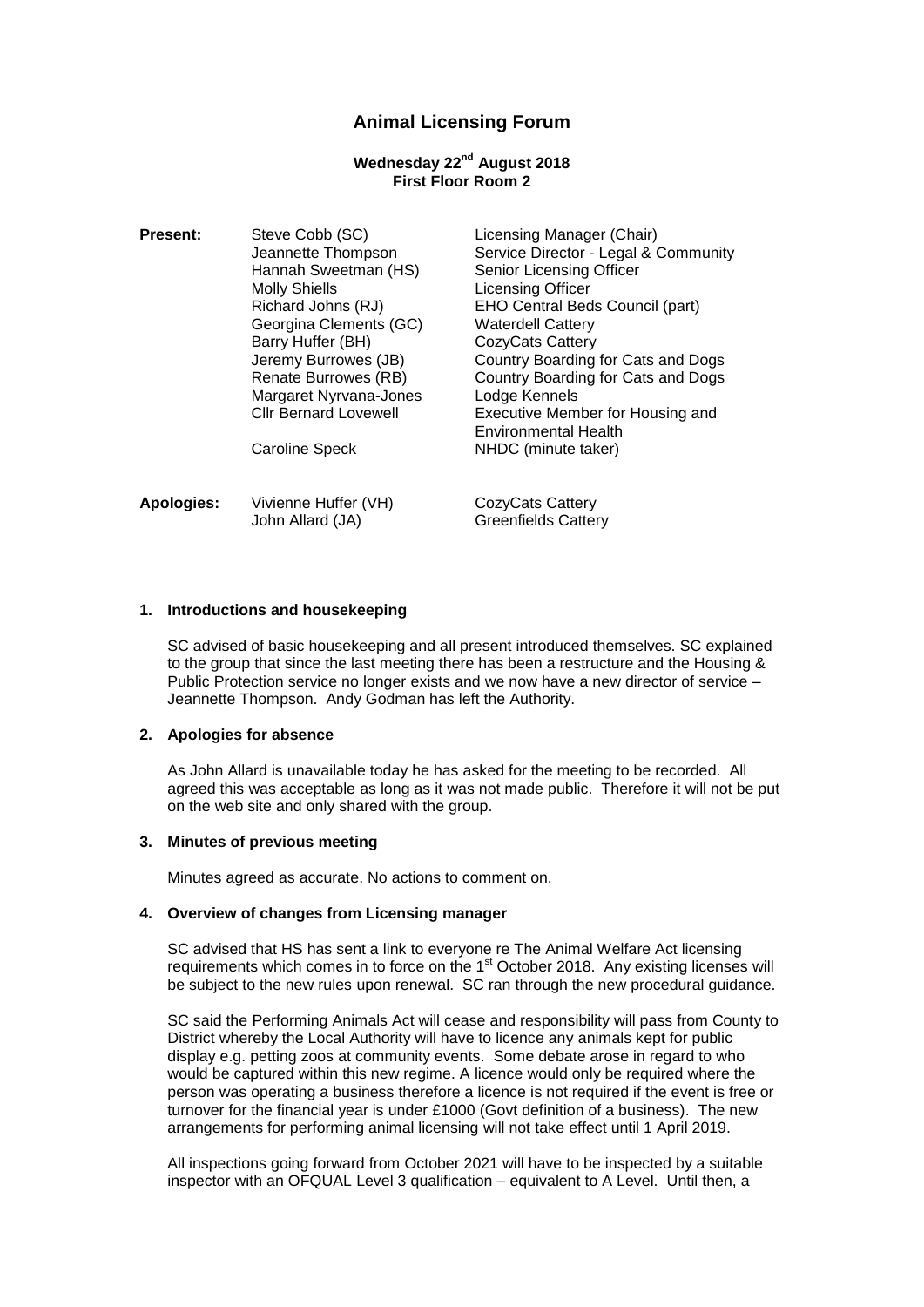licensing officer from the Local Authority with suitable experience can continue to undertake inspections.

The Local Authority will have to give licence holder a 3 month written reminder to renew their licence –applications for renewal must be received at least 10 weeks before expiry of the existing licence. An inspection must be undertaken before a licence can be renewed.

Due to new powers that the Local Authority have they will have an opportunity to suspend or revoke a licence if need be. Appeals will not go to magistrates' court but will be heard at a First Tier Tribunal. All will have a period of 28 days to lodge an appeal - some questions were asked about this including – would a lawyer be required? Can someone still operate until an appeal is heard? JT said that most likely people will be able to represent themselves but nothing is definite yet and we should know more soon.

SC said powers of entry in existing legislation say we have right of entry anytime except for residential premises where we need to give 24 hours notice. If we need to have access to an office or records we can obtain a warrant from the magistrates.

All existing licences will run to 31 December – renewals will be under the new Animal Welfare Act and not existing legislation. We will provide blank forms and these can be completed online if required.

Risk assessments – the previous idea Paws on the Doors (similar to Scores on the Doors) will no longer be required as the new service has a mandatory star service. SC gave a quick overview – all premises must reach the minimum standard to get a licence. The government have issued a tick box with pre-designed standards to determine either low risk or high risk business.

A minimum standard business with a low risk will be issued with 3 stars and a 2 year licence and will get a minimum of 1 unannounced compliance visit per year.

A minimum standard business with a high risk will be issued with 2 stars and a 1 year licence and will get a minimum of 1 unannounced compliance visit per year. If there are any minor failings they will get a 1 star and 1 year licence and a minimum of 1 unannounced compliance visit per year.

Compliance visits are in addition to the usual pre-booked renewal inspection.

For those wishing to achieve above the minimum standards they will have to achieve all of the requirements coloured blue in the guidance and at least 50% of those coloured red. A high risk business will receive 4 stars, a 2 year licence and 1 compliance visit in that 2 year period. Low risk premises will receive 5 stars, a 3 year licence and 1 compliance visit in that 3 year period.

As this is a national scheme we will be required to put a list of businesses and their star rating on the web site.

Some discussion arose from BH about planning legislation in regard to building new catteries on green belt land – BH would like Licensing to bring this to Planning's attention. JT explained about new planning legislation coming in.

#### **5. Item from Georgie Clements**

*GC wanted to know if it will be possible to arrange pre legislation inspections to enable us to know if we have any requirements in our individual catteries that are required to renew our licence?*

GC said if we have to apply 10 weeks before she would need to know if cost effective to carry on. Need to know if any major changes will need to be done in regard to structural.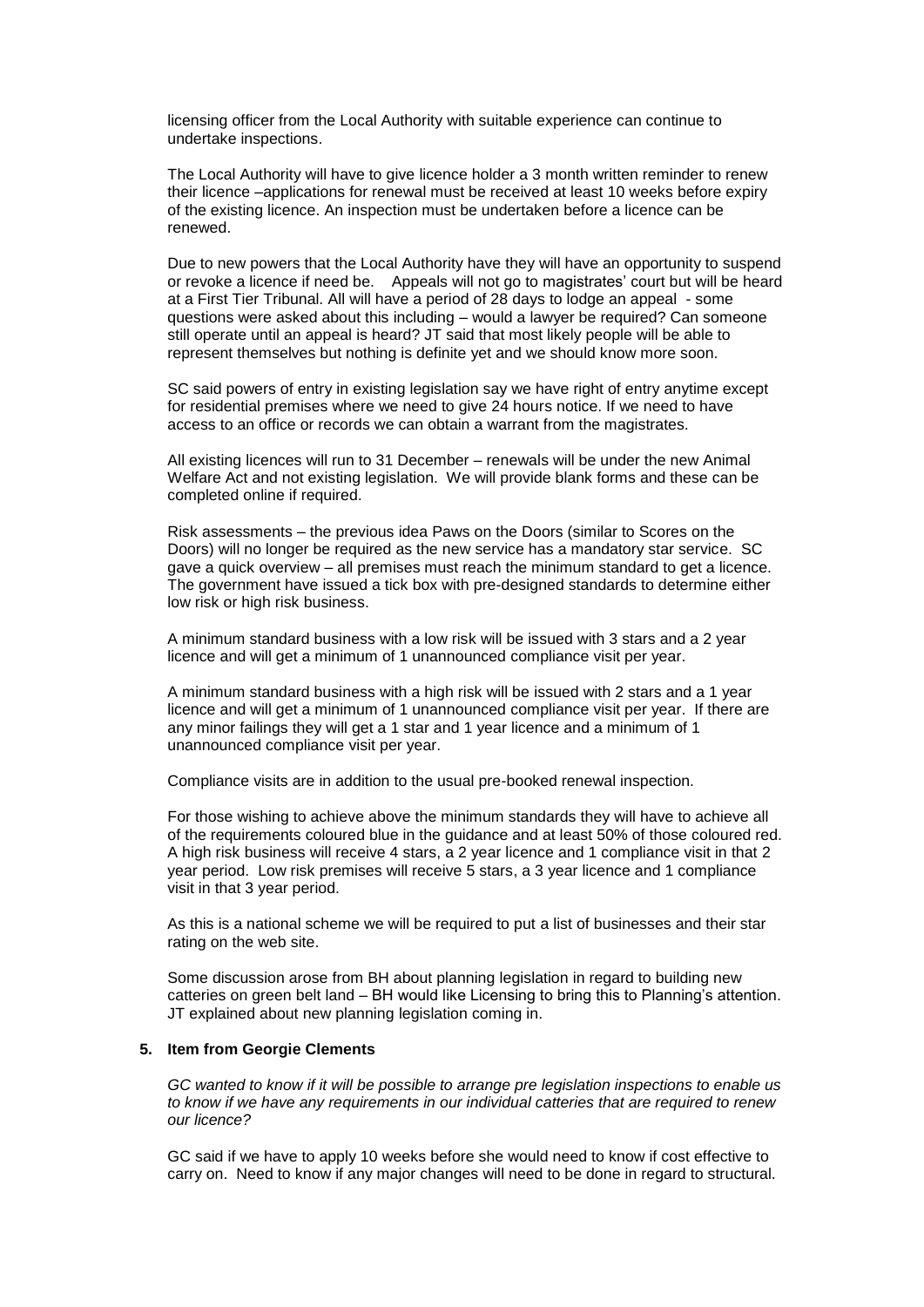SC said reading the guidance pen size seems to be more flexible. BH said that they are not as prescriptive. Cllr Lovewell said that the Council do not want to unnecessarily put any business at risk.

SC said one licence can cover a multitude of activities or multiple licences can be issued. GC asked a question about pen sizes on page 22 of cattery guidance. SC reiterated that it is not their intention to put businesses at risk and will support businesses where possible provided that welfare standards can be maintained. GC asked if we can suspend parts of the licence until works are completed – we will be as flexible as possible. Inspections will be based on the new rules.

Some asked if they could have their fees back if they decide not to renew. Fees are split into application and licence fees whereby the licence fee would be refundable of a licence wasn't subsequently granted. HS will get applications out as soon as possible and will get the process underway.

MN – asked if in the case of an emergency situation new rules state that we have to have something written in place – a joint protocol was suggested but some thought it was a good idea and others didn't. However SC said the new rules stated that a process must be in place in case of an emergency so a generic policy stating a staged approach beginning with other local premises then moving further afield would seem sensible.

RJ arrived from Central Beds at 11.35am. Cllr Lovewell and JT both left at 11.40am.

A short break was undertaken and the meeting recommenced at 11.50am.

SC said he spoke to RJ in the break and he has agreed that CBC will inspect in early September to assess the work needed to achieve compliance combined with the annual renewal inspection.

## **6. Open to forum members to raise concerns/questions**

Implementation – GC asked if RJ is visiting in September would he also be visiting in November. And would this incur a charge? SC advised that the combined visit was covered by the application fee however any follow-up visits or re-scoring visits would be chargeable.

Renewal visits in September will be pre-arranged but compliance visits will be unannounced. All wanted to be at the premises when unannounced visits take place but couldn't guarantee it. SC said it is the responsibility of the owner to ensure that suitable arrangements are in place to ensure that any person supervising or working at the premises had sufficient knowledge to provide the inspecting officer with relevant information e.g. each animals specific dietary/medical/husbandry requirements. A premises can be inspected at any time and the business model needs to provide for the absence of the licence holder and that the animals' welfare is paramount at all times whilst at a licensed premises.

#### Some queries were raised.

MN asked if we could have any template policies from NHDC to meet the new requirements. SC said it was the responsibility of each licence holder to write a policy specific to their business model.

BH asked if pens have to have the size written on them. IT would be sensible to mark each pen with the number of animals it was designed to house.

Transfer of business on death is explained in the policy but nothing about transfer of business on sale. SC explained that the licence would cease at the point of sale and the new owner would have to apply for a new licence (licences were only transferable upon the death of the licence holder).